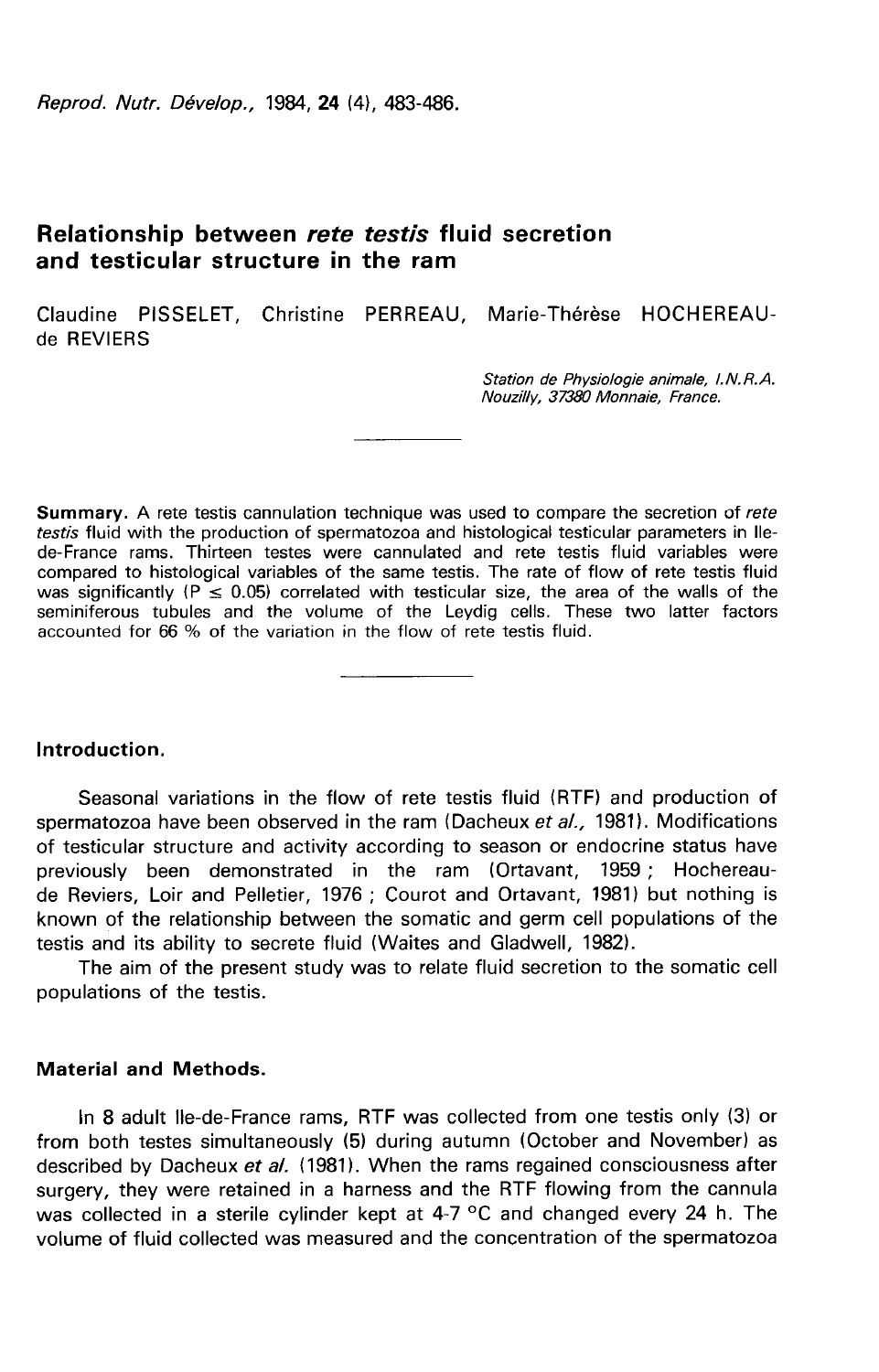#### C. PISSELET et al.

was estimated by haemocytometry. The mean flow rate and the mean concentration of spermatozoa were calculated from measurements obtained during the first four days of cannulation (Dacheux et al., 1981). The testes were then removed and fixed in Bouin Hollande solution, and the interbular and tubular tissues were analysed quantitatively as previously described (Hochereaude Reviers et al., 1979). Correlations between histological variables and fluid flow were calculated from all the data (Snedecor, 1956).

### Results.

The mean values of the histological variables, rete testis flow, concentrations of spermatozoa in RTF and sperm production per testis are given in table 1. Correlations between the variables were calculated (table 2).

TABLE 1 Histological and rete testis fluid parameters in the testes  $(n = 13)$  of Ile-de-France rams.

|                                                                         | Mean  | Standard error | Range        |
|-------------------------------------------------------------------------|-------|----------------|--------------|
|                                                                         | 300   | 17.5           | 211-428      |
| Seminiferous tubule diameter (um)                                       | 234   | 46             | 161-255      |
| Seminiferous tubule total length/testis (m)                             | 3 502 | 188            | 2 484-4 566  |
|                                                                         | 2.57  | 0.15           | 19.4-35.6    |
| Sertoli cell total number/testis $\times$ 10 <sup>8</sup> (uncorrected) | 60.2  | 4              | 42.5-110     |
| Total volume intertubular tissue/testis (cm <sup>3</sup> )              | 42.7  | -3             | 27.7-57.5    |
| Total volume of Leydig cells/testis (cm <sup>3</sup> )                  | 5.2   | 0.4            | $3.2 - 6.7$  |
| Individual volume of Levdig cells $\langle \mu m^3 \rangle$             | 265   | 9              | 211-320      |
| Total number of Leydig cells $\times$ 10 <sup>8</sup>                   | 18.2  | 1.4            | $9.9 - 28.4$ |
| Total volume of blood and lymph vessels/testis $(cm^3)$                 | 13.5  | 0.9            | $9.0 - 18.3$ |
| Rete testis flow ml/hour                                                | 1.65  | 0.08           | $0.8 - 2.25$ |
|                                                                         | 116   | 7              | 84-162       |
| Production of spermatozoa/hour $\times$ 10 <sup>6</sup>                 | 182.5 | 13.8           | 81.6-290     |

TABLE<sub>2</sub>

Correlations of rete testis flow and production of spermatozoa with other parameters.

Rete testis flow ml/hour correlated with

| $11010$ 10000 11077 1111/11001 0011010100 171111 1                                                                                                     |                                                      |                                                                    |
|--------------------------------------------------------------------------------------------------------------------------------------------------------|------------------------------------------------------|--------------------------------------------------------------------|
| $-$ Total volume of intertubular tissue $\ldots \ldots \ldots \ldots$<br>$-$ Individual Leydig cell volume $\ldots \ldots \ldots \ldots \ldots \ldots$ | $r = 0.69$<br>$r = 0.62$<br>$r = 0.52$<br>$r = 0.62$ | $P = 0.01$<br>0.05 > P > 0.01<br>0.1 > P > 0.05<br>0.05 > P > 0.01 |
| Production of spermatozoa/hour correlated with :                                                                                                       |                                                      |                                                                    |
|                                                                                                                                                        | $r = 0.51$<br>$r = 0.61$                             | $P = 0.05$<br>0.1 > P > 0.05<br>P < 0.05<br>0.1 > P > 0.05         |

484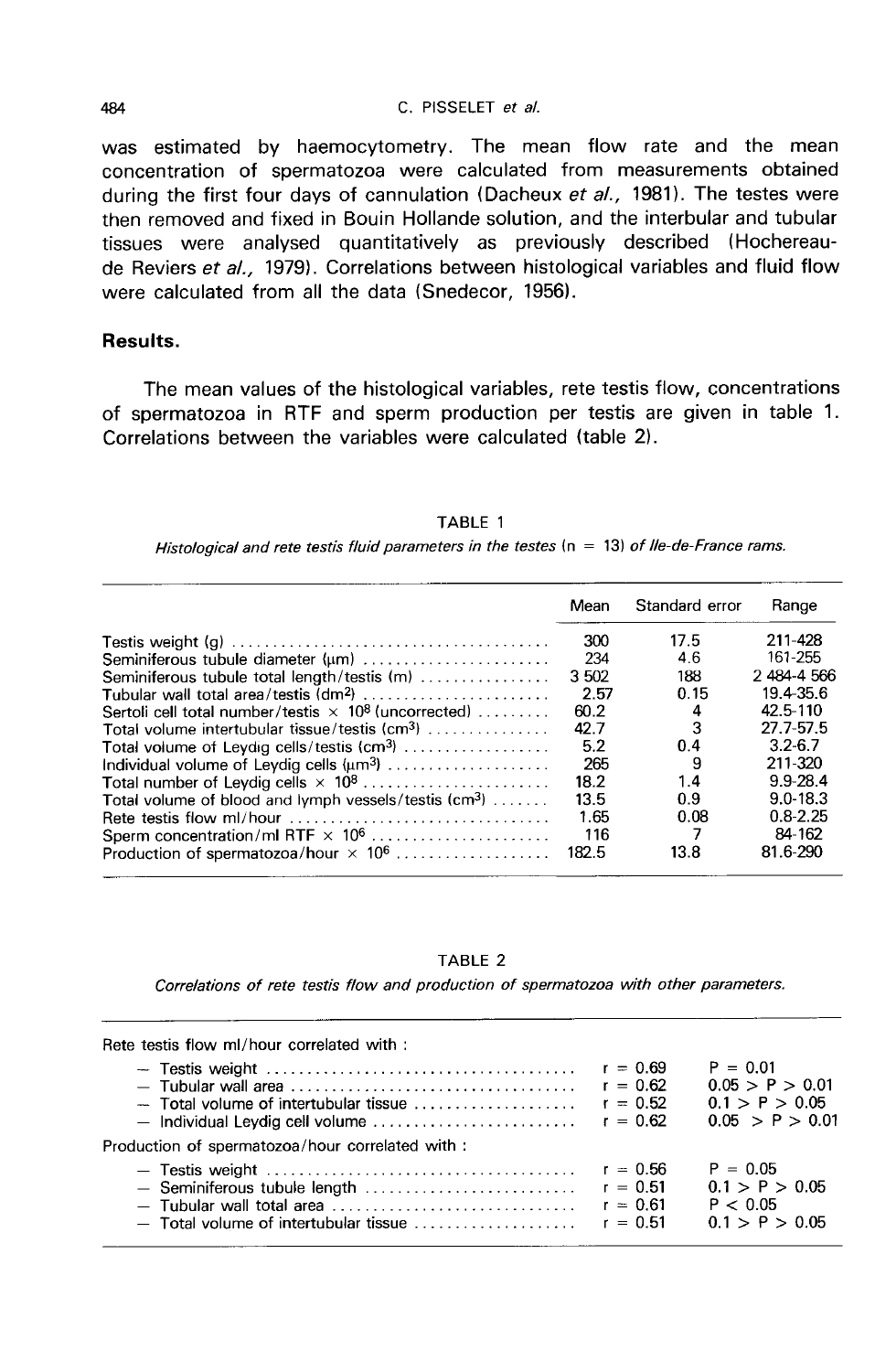Rete testis flow was significantly correlated with testicular weight ( $r = 0.69$ ,  $P = 0.01$ , the total area of seminiferous tubules ( $r = 0.62$ ,  $P < 0.05$ ) and individual Leydig cell volume ( $r = 0.62$ ,  $P < 0.05$ ). The correlation with the total volume of intertubular tissue per testis was not significant  $(r = 0.52)$ ,  $0.1 > P > 0.05$ .

Concentrations of spermatozoa in RTF were not correlated with any histological parameter.

Sperm production per testis and per hour was significantly correlated with testis weight ( $r = 0.56$ ,  $P = 0.05$ ) and tubular wall area ( $r = 0.61$ ,  $P < 0.05$ ). Neither the correlations with the total length of seminiferous tubules per testis  $(r = 0.51, 0.1 > P > 0.05)$  or with the total volume of intertubular tissue per testis were significant. Moreover 66 % of the variation in rete testis flow was explained by a combination of the total area of seminiferous tubule wall per testis and the mean individual Leydig cell volume per testis ( $r^2 = 0.657$ , F = 9.579,  $P = 0.01$ .

### Discussion.

The flow of the rete testis fluid was significantly correlated with the total area of seminiferous tubule wall per testis, indicating that the surface available for filtration through the wall of seminiferous tubules is a major element controlling the flow rate. This area depends on the diameter and length of the seminiferous tubules and these dimensions are known to vary according to season and endocrinological status (Hochereau-de Reviers et al., 1976 ; Courot et al., 1979).

Rete testis flow was also correlated with the mean individual Leydig cell volume. It has been claimed previously that the size of the individual Leydig cell is related to its LH receptivity (Barenton  $et al.,$  1982) and to testosterone production (Neaves, 1976). This indicates the role played by testosterone in controlling either the development of the tubular wall or fluid transfer from the intertubular to the tubular compartment. It has been proposed that tubular wall development is under testosterone control in the young growing rat (Bressler, 1978).

The production of spermatozoa is correlated with the area of the seminiferous tubule wall. Moreover, it is possible that tubular wall development as well as sperm production are partly controlled by the number of Sertoli cells.

> Reçu en janvier 1984. Accepté en mars 1984.

Acknowledgements. — We are grateful to the Animal Hospital staff (J. C. Vallet and collaborators) for their skilled help, to Dr. M. Courot for reviewing the manuscript, to Dr G. Martin for the English translation and to Mrs G. Ploux for typing the manuscript.

### Résumé. Relation entre la sécrétion du liquide du rete testis-et la structure du testicule chez le bélier.

La technique de cannulation du rete testis a été utilisée pour comparer la sécrétion du fluide testiculaire à la production de spermatozoïdes et aux paramètres histologiques du tes-

Reproduction, Nutrition, Développement nº 4-1984. - 10